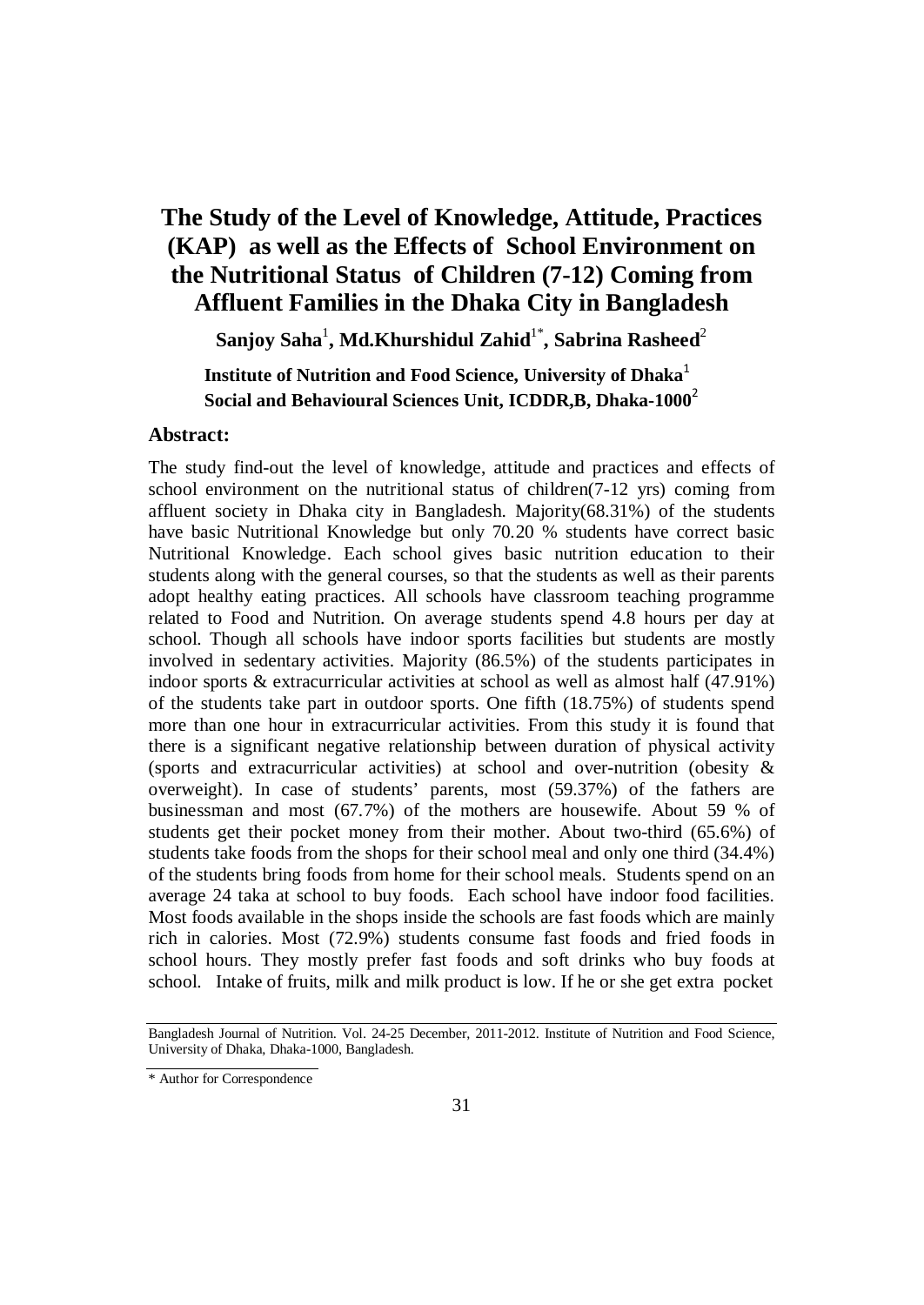money then they prefers to buy firstly ice-cream and then chocolate, soft drinks and fruit juices which are mainly energy rich foods. Most (78.1%) students consume fast foods while they are at school but while they are away from school they preferred to take dairy products (96.7%) as well as fruits and vegetables (93.7%). Most of the students (92.70%) take fast foods 1-3 times per week while three fourth of the students (75%) students drink soft drinks 1-3 times per week. Majority of students prefer to have fast foods (68.75%) and soft drinks (58.33%) at afternoon. There is no significant relationship between fast food intake at school and overweight development. High percentage of overweight among the studied subjects possibly due to total intake both at home and outside. From the study we can say that if both the students and parents are given sufficient nutritional knowledge then there is a fair chance to develop a healthy environment in each school which will lead them to choose and eat healthy foods to make their diet balanced. We need immediate measures to control malnutrition problems of children coming from affluent societies in Dhaka city. If proper steps are taken quickly then we can hope a healthy nation with healthy children.

**Key words:** School environments, Nutritional status, Overweight and Obesity.

#### **Introduction:**

Childhood overweight and obesity is a condition where excess body fat negatively affects a child's health or wellbeing. All children and adolescents reach schools during their first two decades in life. For this reason schools are ideal settings for influencing nutritional status of children. School environment can have a significant impact on children food choice. Now a days, schools of affluent societies generally provide mostly fast foods and beverages which are dense in calories. Children who eat fast food, compared with those who do not, consume more total energy (calories), more energy per gram of food, more total fat, more total carbohydrate, more added sugar, more sugar sweetened beverages, less fiber, more milk and few fruits and non starchy vegetable, are vulnerable to develop obesity problem. To understand the prevalence of overweight and obesity among children and youth, it is important to examine the role of different factors in the school environment.

In developed countries, school environment is recognized as having a powerful influence on students eating behaviors' (15). School age is a prime time for learning about healthy lifestyles and incorporating them in to daily behaviors. School can provide an environment for nutrition education and learning healthy lifestyle (8). Children between the ages of five and 13 spend an average of 6.5 hours a day at school and almost all elementary school children eat at least one meal a day in the school (12). In today's schools students are offered a variety of eating options and opportunities, they purchase single food items from snack bars, vending machine, canteen and school stores and in some cases they are allowed to leave school to buy food (15). An Obesogenic school promotes positive energy balance. This occurs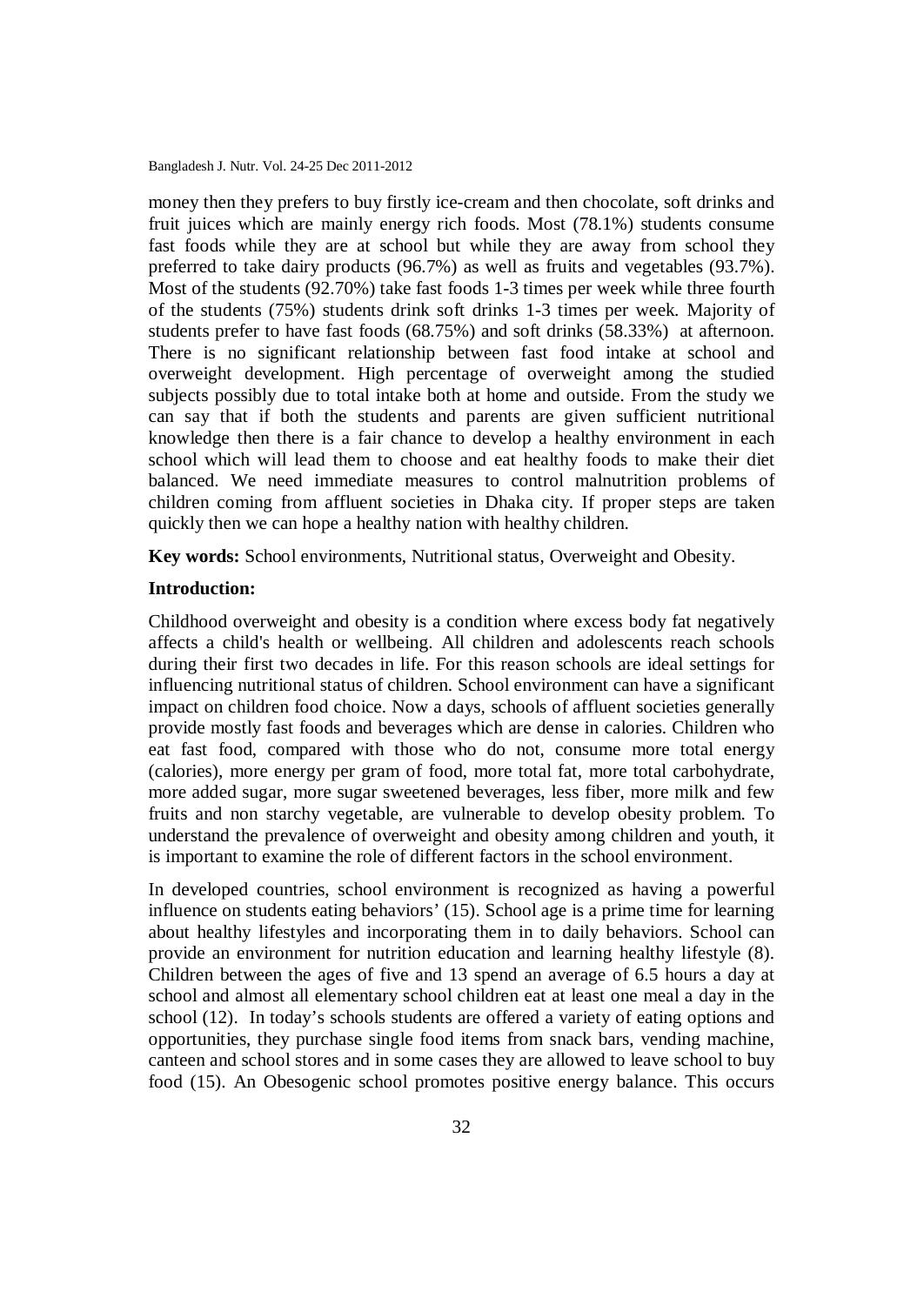when the average energy intake of students from food and beverages consumed in the school setting is high and the energy expended in school through playground activity, physical education classes and incidental activity is low (16). The growing stream of commercial messages, food advertisements and easy access to high fat and high sugar food products as well as a large of portion sizes and lower prices. In school are at cross purposes and direct conflict with the goal of nutrition education, and may negate the efforts in the classroom and lunchroom to foster eating practices (8).

Excessive sweetened drink consumption is associated with greater weight gain and the odds of becoming obese may increase by as much as 60% with each additional serving of sugar-sweetened drinks that a child consumes. One serving (250 ml) of a soft drink is broadly equal to 130 kcal (17). Vending machine or school stores can be found in 43% of elementary, 74% of middle junior high and 98% of high school corridors. 69% of schools allow students to purchase foods and beverages from these sources during school lunch periods. Most of foods in school vending machines and school stores are high fat or high sugar items such as snack chips, candy and soft drinks (8). According the NHANES iii data, children aged 6 to 11 years obtain about 20% of their total energy intake from beverages, with milk, soft drinks, snacks, and food juice being the largest contributors (8). In a typical surveyed high school of 1000- plus students, and despite the universal availability of fresh fruit in these school cafeterias, as little as 3-5 pieces of fruit in total per day were purchased. It is clear that when other poor nutrition snack and dessert products are available, the vast majority of students opted for them instead of fruit (18).

The rising prevalence of obesity in children may be due to a reduction in physical activity (PA) (17). School age youth should participate daily in 60 minutes or more of moderate to vigorous physical activity that is developmentally appropriate, enjoyable and involves a variety of activities (19). Schools have been recognized as key setting both to promote and to contribute to physical activity because children spend such a large proportion of their time there. In a study result, most schools lack spacious school yards and are defined as mostly crowded and congested during recess. Students have limited outdoor space for both play and physical activity (20). Nutritional authorities have argued that the schools can play a key role in reversing the trend towards childhood obesity (21).

Under nutrition is one of the most important problems in developing countries. Now a day's prevalence of over-nutrition (overweight and obesity) in children coming from affluent societies of developing countries is increasing rapidly. So, it is a double burden of nutritional problems among children in the developing countries like Bangladesh. The magnitude of overweight and obesity is a global public health problem (WHO, 2005); as there has been an upward trend in the prevalence of obesity both in developed and developing countries. Bangladesh, a country with a large economic burden due to under nutrition, now has to deal with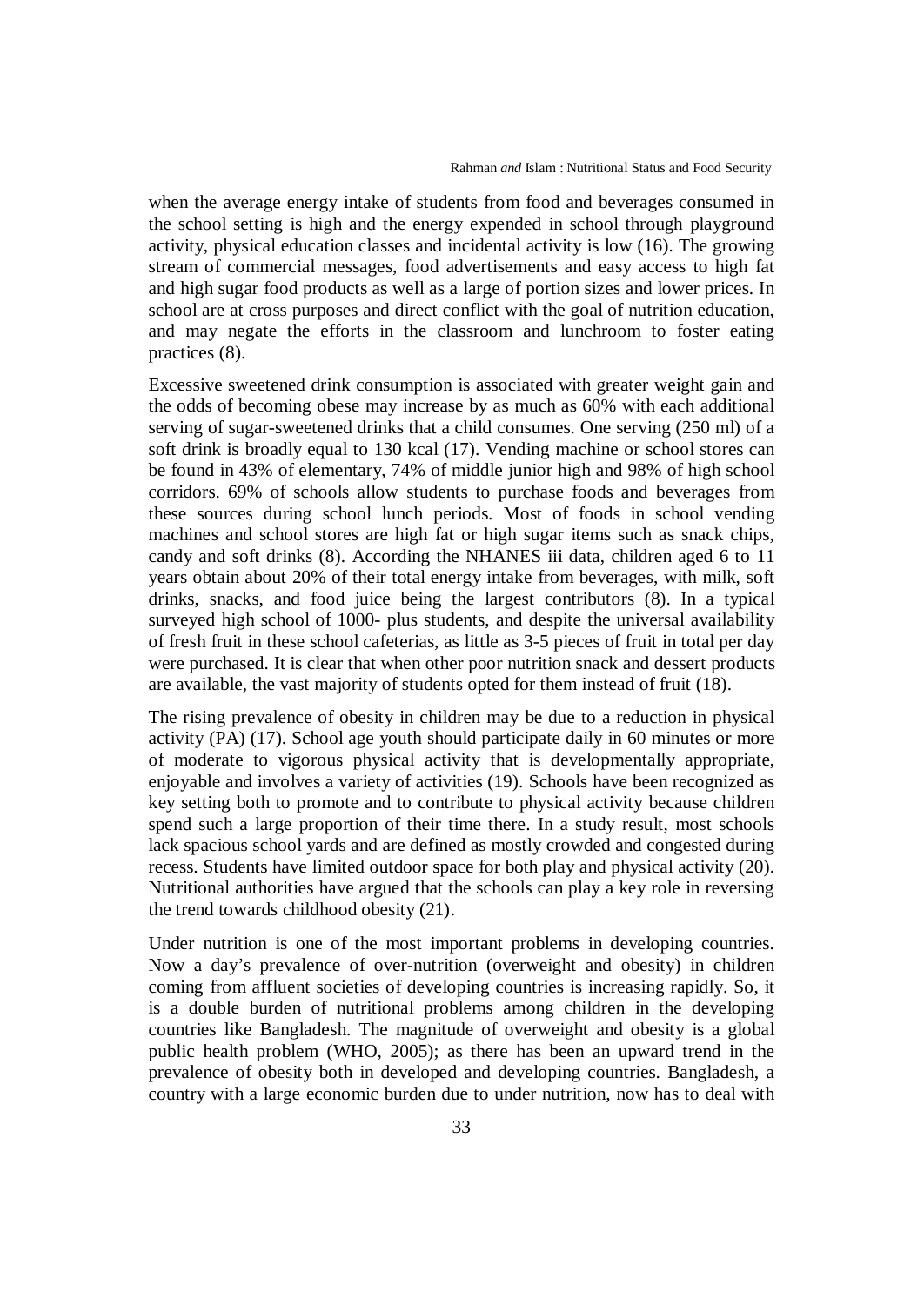over nutrition as well. Excess body weight is a result of an imbalance between energy intake and energy expenditure (4). Childhood obesity has emerged as a critical health problem of the  $21<sup>st</sup>$  century. The most prevalent immediate consequence for obese children is social isolation and peer problem. The most important consequence of childhood overweight and obesity is a greater risk of obesity in adulthood (7). Previous research had identified several possible causes of overweight and obesity these include the high prevalence including intrauterine, malnutrition, eating behavior and lifestyle practice, especially in urban areas (11). Several reports have shown that the Bangladesh has limited dietary diversity and poor eating behavior, while that is in part due to poverty, it also been found that fats and oils constitute a large proportion of the daily diet of people with higher socioeconomic status and that most of the population does not consume adequate fruits and vegetables (11). Societal changes and worldwide nutrition transition are driving the obesity epidemic (3). In the last few decades, children have become less active as a result of their easy access to technological advances such as video games, television (7). Bangladesh faces a double burden of both of malnutrition with chronic energy malnutrition (CED) remaining the dominant nutritional phenotype (11). Over weight is more prevalent in relatively higher socio-economic groups  $(11)$ .

In Bangladesh, overweight and obesity are growing trends in the adult. It is important therefore, to assess the situation of the school age children. Children's spent 5-6 hours daily at school and therefore, school environment can influence the food intake of the children. If school environment is obsesogenic it can contribute to the prevalence of childhood overweight and obesity. We have selected affluent schools for our study as these schools have the resources to address the problems that are identified through the study.

#### **Materials and Methods:**

This research had been conducted in Dhaka city at three English medium schools among children of 7 to 12 years which are mainly from Grade I, II and III. These schools were representative of the affluent society. Schools were selected based on the following criteria: tuition fees, location, availability of cafeteria, vending machines, and fast food shops in or near the school.

#### **Study Design:** Cross-sectional.

#### **Development of Questionnaire:**

A standard questionnaire was developed for collecting data on socioeconomic, dietary and KAP (Knowledge, attitude and practices) information. The questionnaire was pre-tested and modified on the basis of test results for the present study.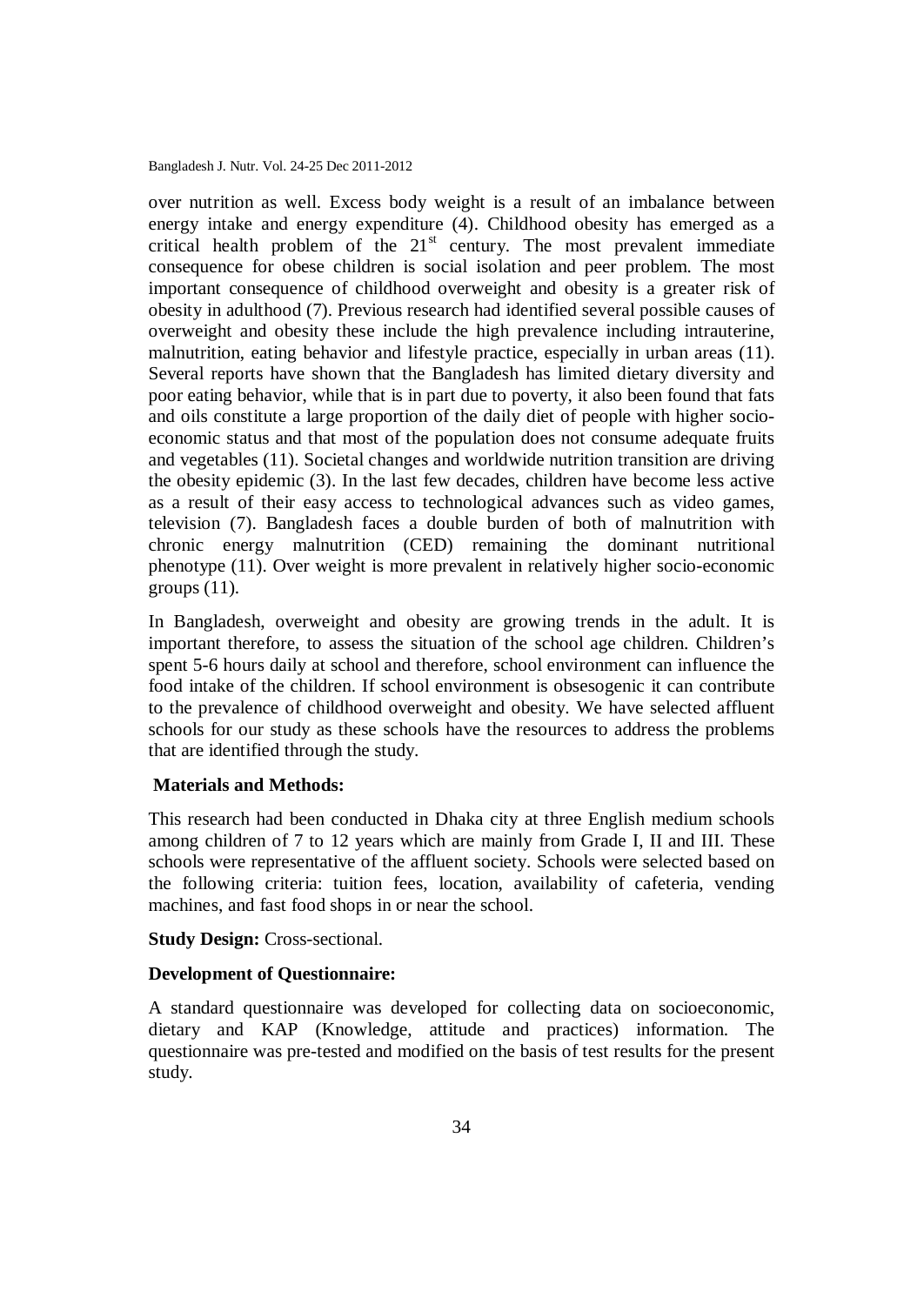#### **Collection of data:**

After attaining consents from school authority and parents, data were collected from three schools on three different days. Tosurtal number of students participated in the survey was 96 (Male-70, Female-26).

#### **Dietary assessment:**

Dietary data was collected by a standardized questionnaire which was developed by different methods such as 24 hour-recall method, dietary history and food frequency questionnaire.

#### **Physical activity level:**

Daily educational and extracurricular activity levels were determined by structured interview of all study participants.

#### **Socio-economic questionnaire:**

Socio-economic status (SES) data of the children's and their families were collected by using standardized questionnaire.

#### **Data analysis:**

This proposed research had both quantative and qualative components. Data was analyzed by SPSS-12 software. SPSS-12 software was used to organize, analyze and statistical analysis of the quantative and qualative data.

#### **Results:**

Socio-economic data:

Total students-96 (Male =70 , Female=26)

Age =86-143 months (7-12 years)

Total schools surveyed  $=3$ 

#### **Table-1: Duration of school hours in the schools surveyed.**

| <b>Total time of School/ Day</b> |                |                 |
|----------------------------------|----------------|-----------------|
| (Hours)                          |                |                 |
| <b>Minimum</b>                   | <b>Maximum</b> | <b>Mean</b>     |
|                                  | 5.3            | $4.80 \pm 0.55$ |

Table-1 shows that students spend 4.80±0.55 hours per day at school.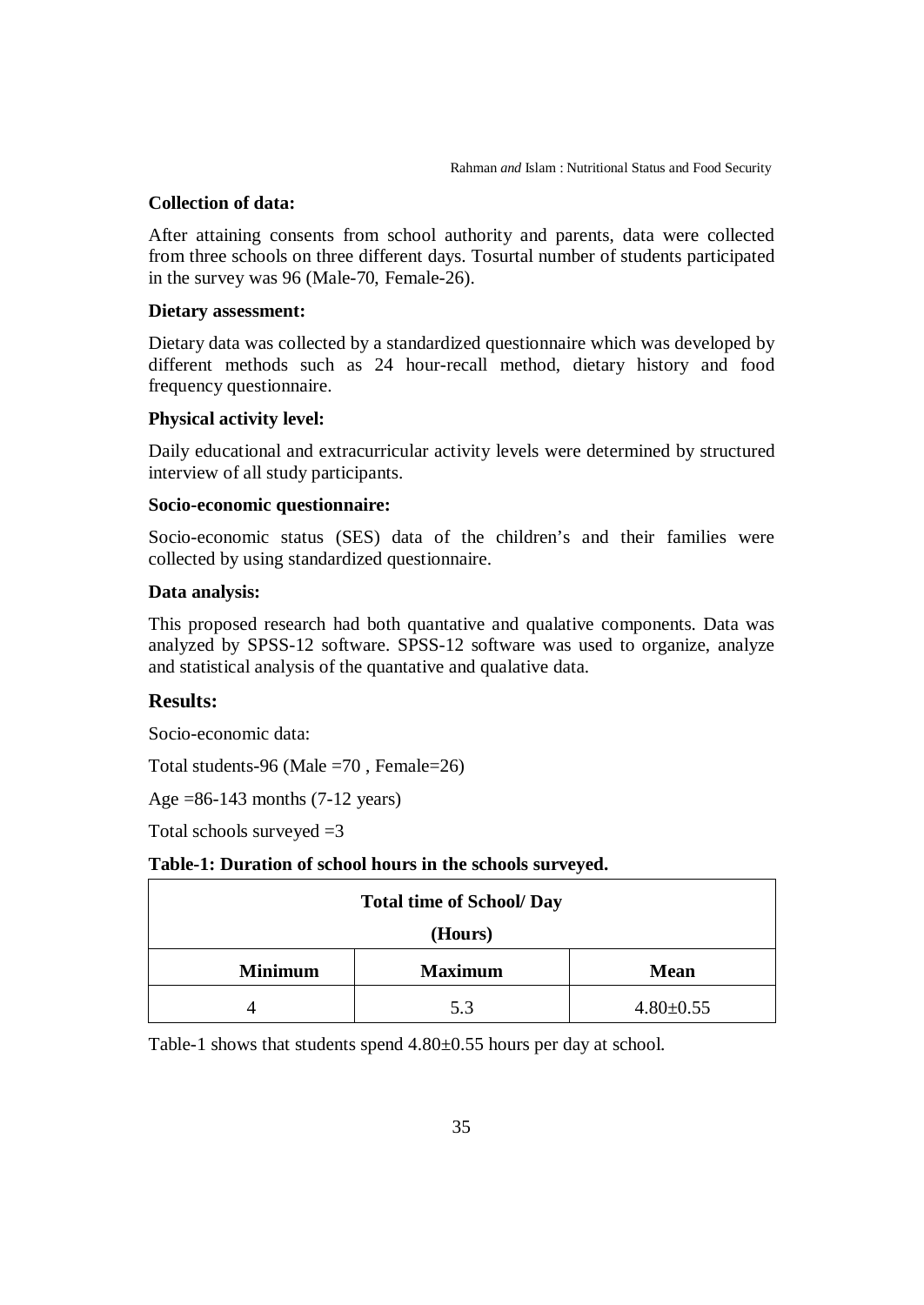**Graph-1: Proportion of students of different grades involved in the study.**



**Table-2: Sources of pocket money to buy foods at school.**

| <b>Source's of Pocket Money</b> | <b>Students</b> % |
|---------------------------------|-------------------|
| Father                          | 11.11             |
| Mother                          | 58.73             |
| <b>Both</b>                     | 38.16             |

Table -2 shows that most (58.78%) students get their pocket money from their mother.

| Occupation            | Father $(\% )$ | Mother $(\% )$ |
|-----------------------|----------------|----------------|
| <b>Business</b>       | 59.37          | 7.29           |
| Teacher               | 4.16           | 7.29           |
| Doctor                | 2.08           | 1.04           |
| Arm force             | 6.25           |                |
| House hold            | 0              | 67.70          |
| <b>Other Services</b> | 28.12          | 16.67          |

Table-3 shows that most of the fathers are businessman (59.37%) and most of the mothers are housewife (67.7%).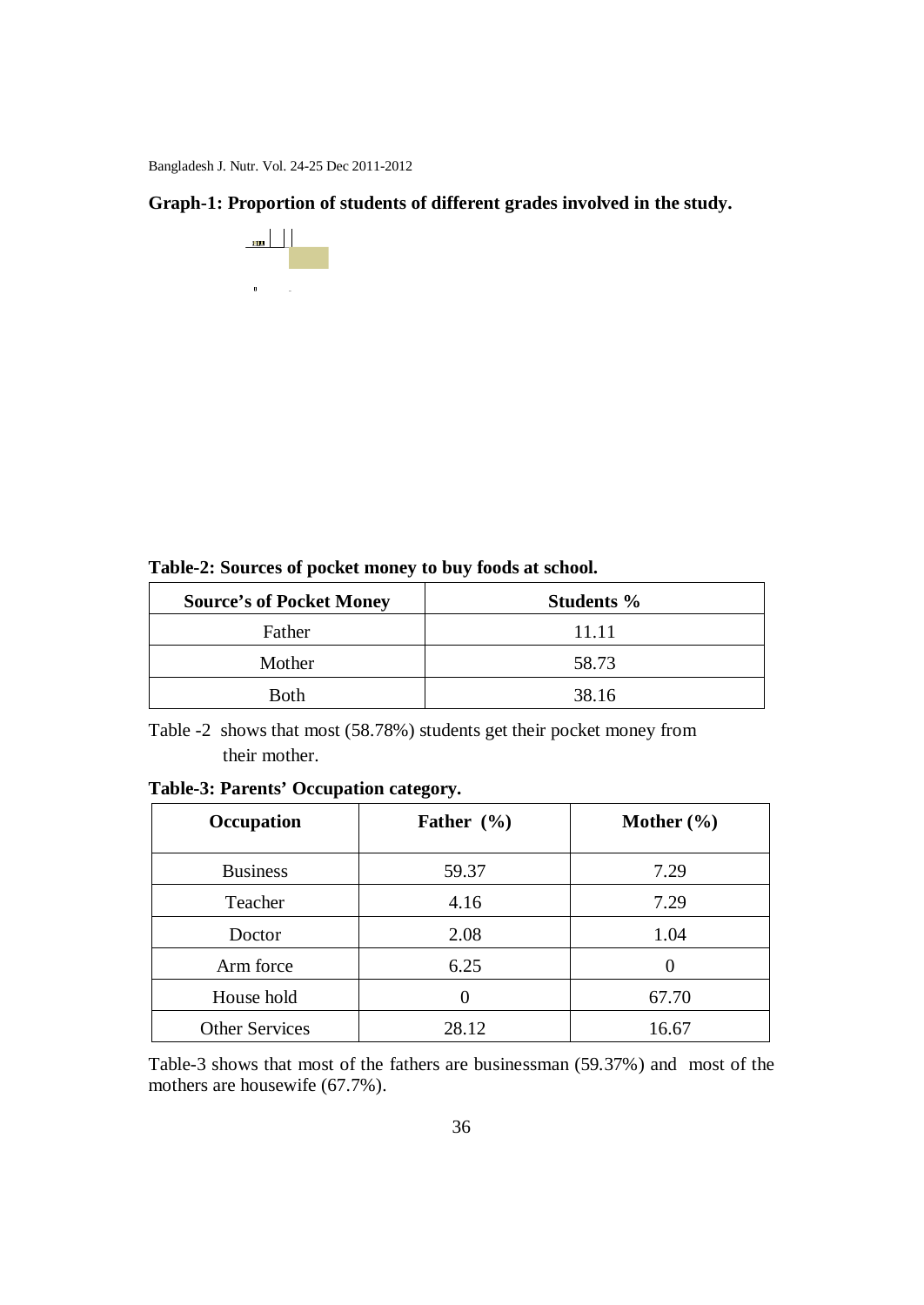business service teacher doctor arm force **Father's occupation** <sup>0</sup> <sup>10</sup> <sup>20</sup> <sup>30</sup> 4050 <sup>60</sup> **Frequency Father's occupation**

# **Graph-2: Father's occupation.**



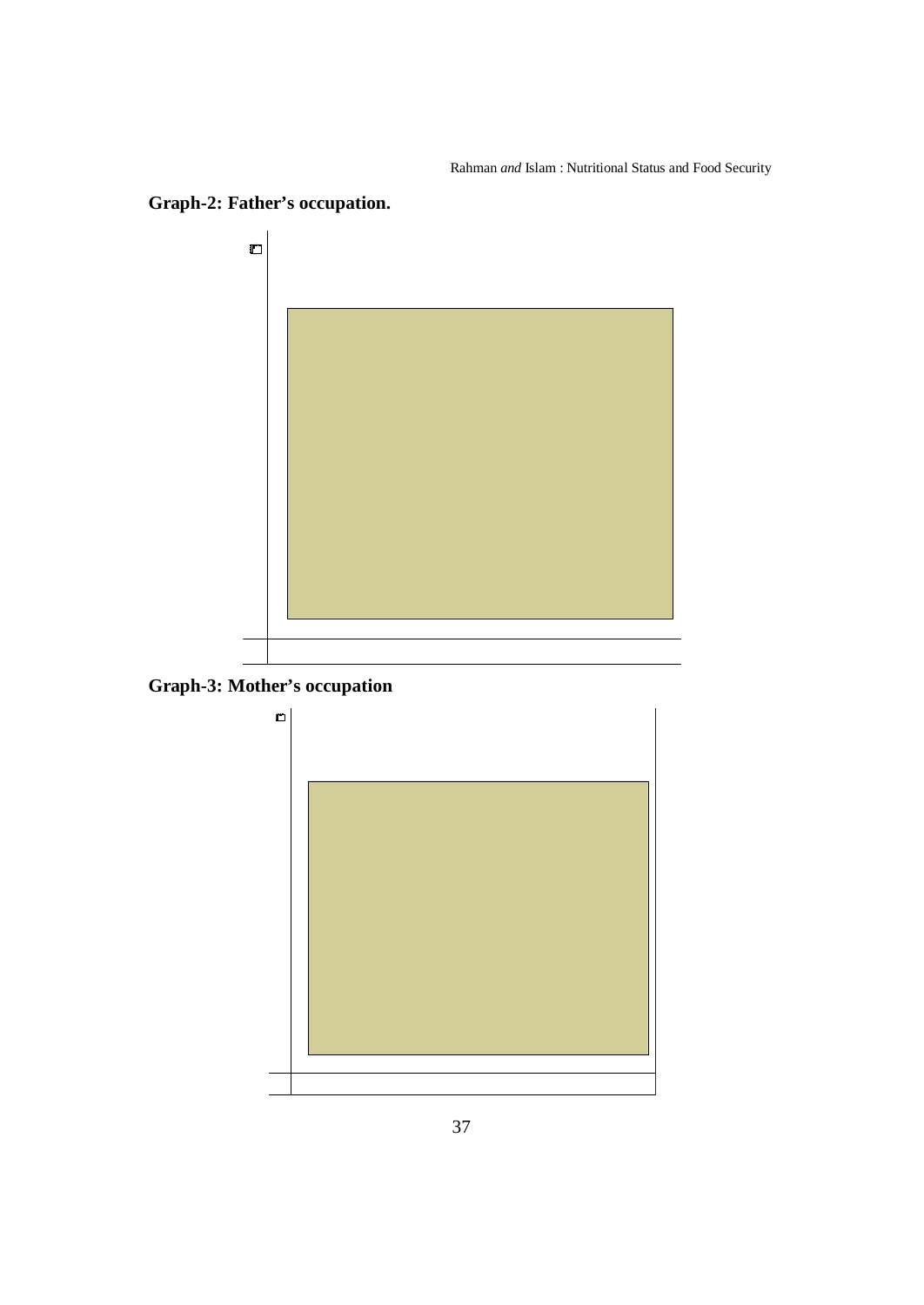|                                                  |                 | Time(Min)      |                |                   |
|--------------------------------------------------|-----------------|----------------|----------------|-------------------|
| <b>Types of activity</b>                         | <b>Students</b> | <b>Minimum</b> | <b>Maximum</b> | $Mean \pm SD$     |
|                                                  | $\frac{6}{9}$   |                |                |                   |
| Indoor sports $\&$<br>extracurricular activities | 86.5            | 15             | 45             | $18 \pm 12.15$    |
| Outdoor sports                                   | 47.91           | 10             | 60             | $26.95 \pm 15.10$ |

#### **Table-4: Involvement in extracurricular activities.**

Table -4 shows that majority (86.5%) of the students participate indoor sports  $\&$ extracurricular activities at school as well as almost half (47.91%) of the students take part in outdoor sports . One fifth (18.75 % ) of students spend more than 1 hours in extracurricular activities.

**Table-5: Relation between Time Spend for sports and Extracurricular activities and obesity development in children assessed.**

| <b>Time Spend for sports</b><br>and Extracurricular<br>activities | <b>Participation by different</b><br>groups<br>$\frac{0}{0}$ |           | <b>Chi-Square test</b><br><b>P-value</b><br>$(2-Sided)$ |
|-------------------------------------------------------------------|--------------------------------------------------------------|-----------|---------------------------------------------------------|
| (Min)                                                             | <b>Obese</b>                                                 | Non-obese |                                                         |
|                                                                   | 4.4                                                          | 9.8       |                                                         |
| 15                                                                | 73.3                                                         | 2.0       | 0.00                                                    |
| 30                                                                | 11.1                                                         | 9.8       |                                                         |
| 45                                                                | 11 1                                                         | 74.5      |                                                         |

Table-5 shows that there is a significant negative relationship between time spend for sports and extracurricular activities and obesity development.

#### **Dietary data:**

#### **Table-6: Sources of foods taken at school.**

| <b>Sources</b>                            | Students $(\% )$ |
|-------------------------------------------|------------------|
| Generally buy foods from shops at school  | 65.6             |
| Generally bring foods at school from home | 34.4             |

Table-6 shows about two-third (65.6%) of students take foods from the shops inside the school and only one third (34.4%) of the students bring foods from home for their school meals.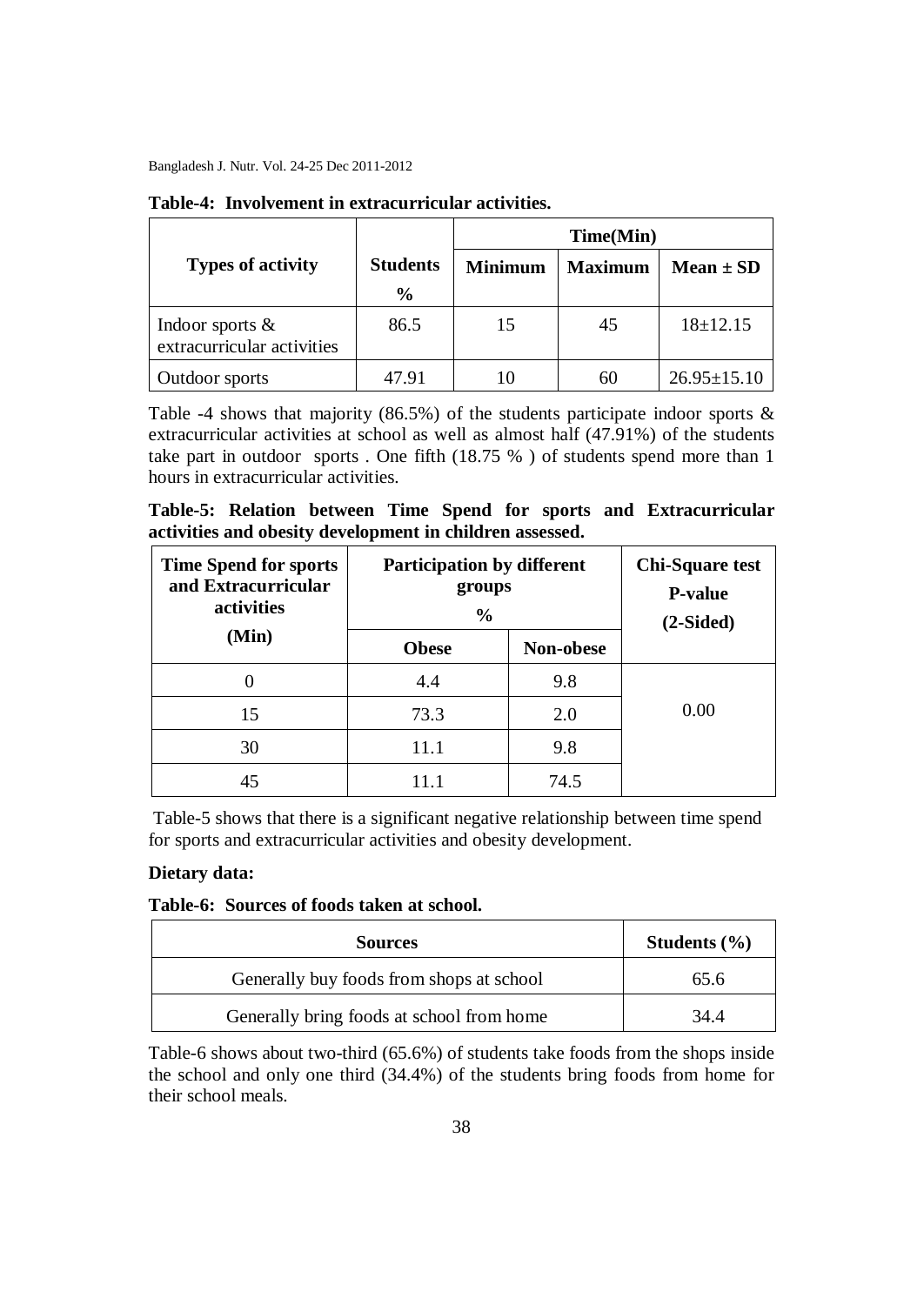|  | Table -7: Expenditure on foods (Tk). |  |  |
|--|--------------------------------------|--|--|
|--|--------------------------------------|--|--|

| <b>Minimum</b> | <b>Maximum</b> | Mean $\pm$ SD    |
|----------------|----------------|------------------|
|                |                | $23.97 \pm 9.42$ |

Table-7 shows that students spend on an average 24 taka at school to buy foods.

#### **Graph-4: Foods preference at school.**



Graph-4 shows that students mostly prefers fast foods and soft drinks who buy foods at school

## **Graph-5: Students want to buy, after getting some money.**

Fruit juices Ice-cream Fast foodsSoft drinks Chocolate Others **After getting some money, want to buy** <sup>0</sup> <sup>1020</sup> 304050 **FrequencyAfter getting some money, want to buy**

Graph–5 shows that students prefer to buy mostly ice-cream and then chocolate, soft drinks and fruit juices which are mainly energy rich foods with his/her extra pocket money.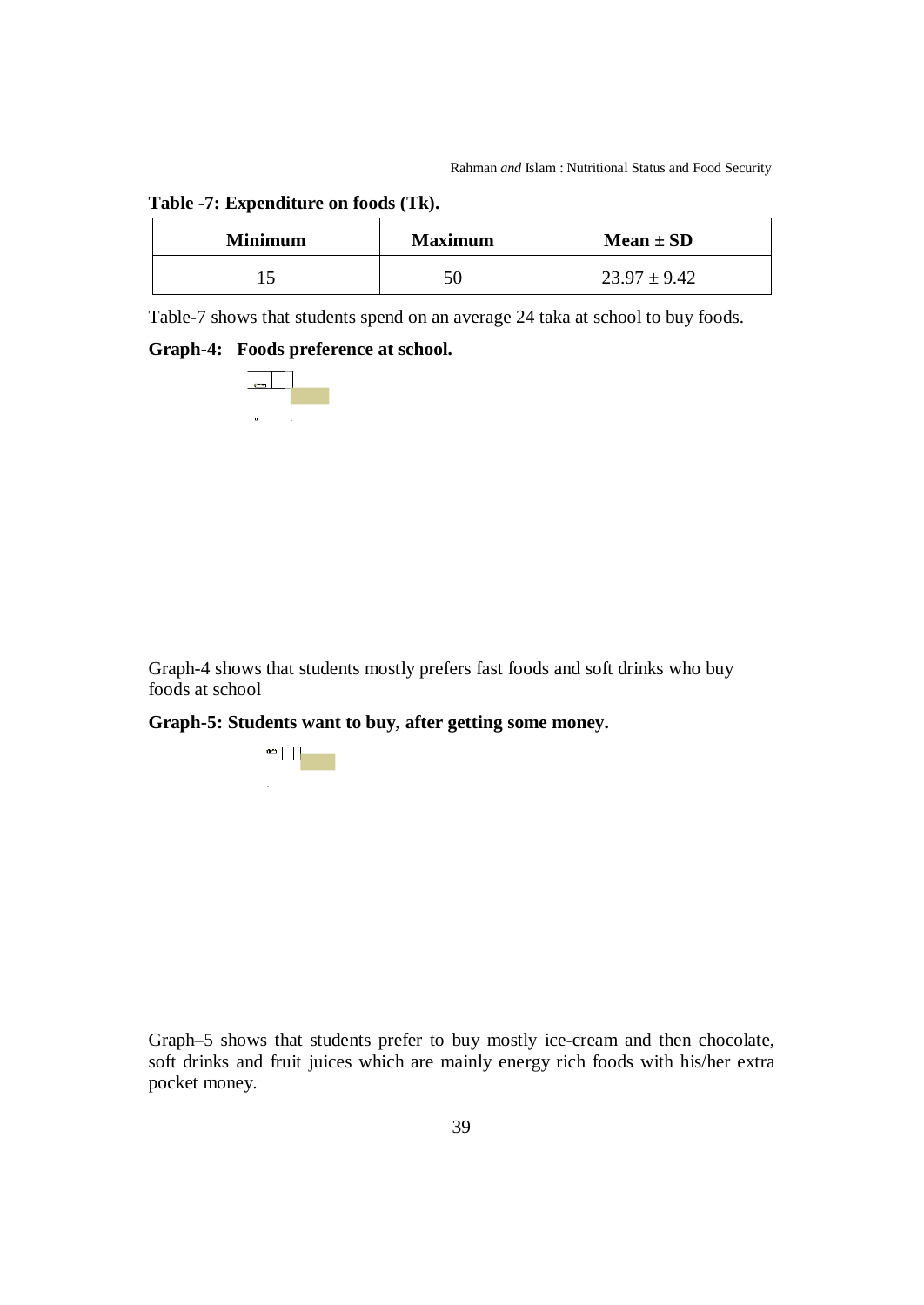| Frequency of intake per | Students (%)      |                    |  |
|-------------------------|-------------------|--------------------|--|
| Week                    | <b>Fast foods</b> | <b>Soft drinks</b> |  |
| Never                   | 0                 | $\Omega$           |  |
| 1-3 times               | 92.70             | 75                 |  |
| 4-6 times               | 5.20              | 21.87              |  |
| $\geq$ 7 times          | 2.08              | 3.12               |  |
| Time of intake per Week | <b>Fast foods</b> | <b>Soft drinks</b> |  |
| Morning                 | $\Omega$          | 26.04              |  |
| Afternoon               | 68.75             | 58.33              |  |
| <b>Noon</b>             | 18.75             | $\Omega$           |  |
| Afternoon               | 11.45             |                    |  |
| Night                   |                   | 15.62              |  |

#### **Table-8: Eating habits of junk foods.**

Table-8 most of the students (92.70%) take fast foods 1-3 times per week while three fourth of the students(75%) students drink soft drinks 1-3 times per week. Majority of students (68.75%) prefer to have fast foods at afternoon. The rest preferred fast foods at noon and night. Major portion of the students (58.33%) like to soft drinks at afternoon. The rest preferred to drink in morning and night.

| <b>Food Items</b>                                | Schools $(\% )$ |
|--------------------------------------------------|-----------------|
| Burger and Sandwitch                             | 100             |
| Pizza, Chicken roll, Shamucha and Shingara       |                 |
| Chips, Biscuits                                  |                 |
| Dairy chocolate                                  |                 |
| Soft drinks and Fruit drinks                     | 66.67           |
| Potato chop, Patties, Cup cake, Vegetables roll, | 33.33           |
| Hot dog and Club sandwich                        |                 |

**Table-9: Foods available at shops in different school.**

Table-9 shows most foods available in the shops inside the schools are fast foods which are mainly rich in calories. Fast foods are a type of food that is quickly made, but of low nutritional value; junk food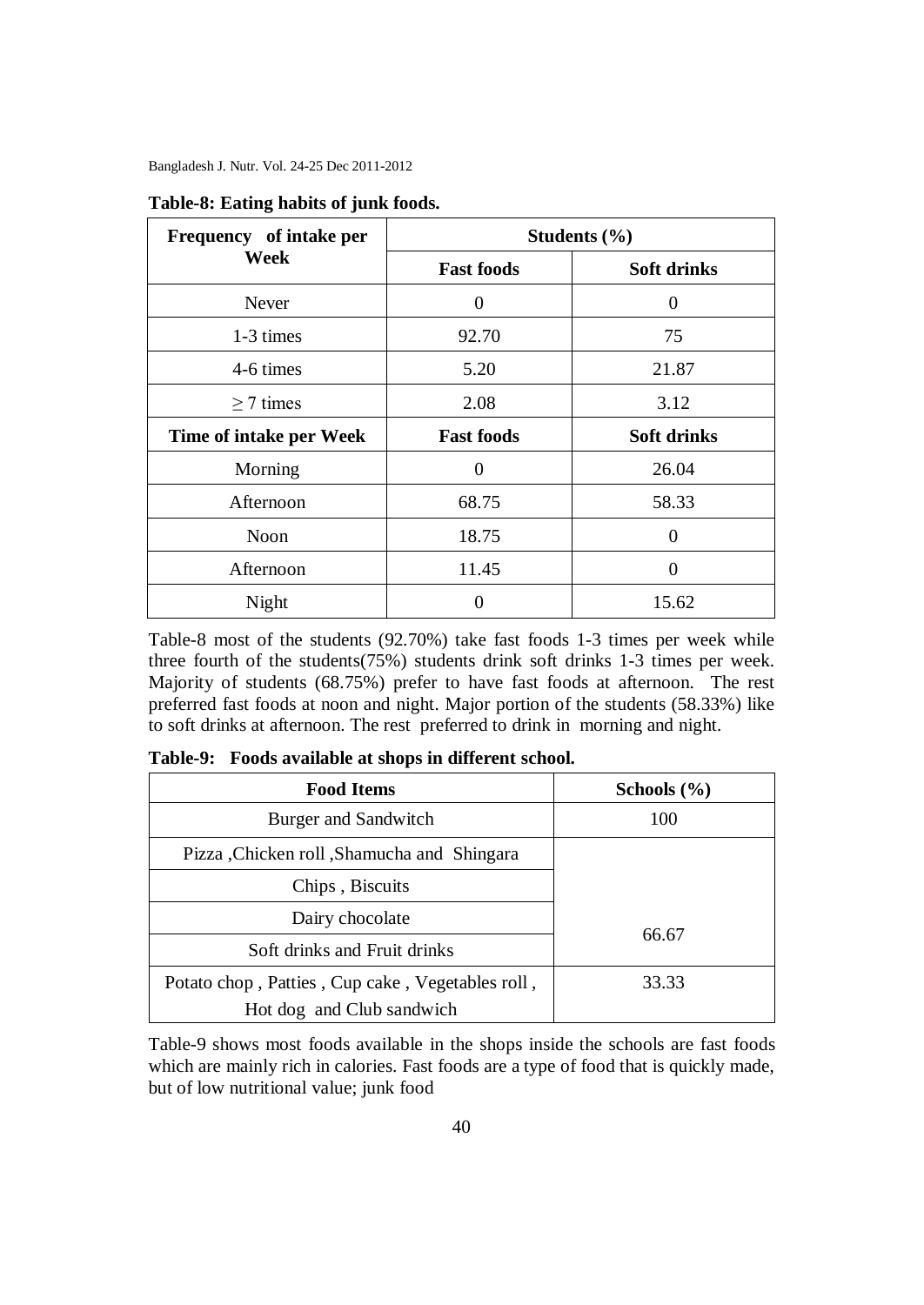| <b>Food Items</b>           | <b>Student Taken</b><br>Foods |
|-----------------------------|-------------------------------|
|                             | (%)                           |
| Fast foods and Fried foods  | 72.9                          |
| Soft drinks                 | 7.3                           |
| High sugar containing foods | 4.2                           |
|                             |                               |
| Rice, Bread                 | 20.8                          |
| Meat (Beef, Mutton)         | 0.0                           |
| Fish, Egg and Poultry       | 10.4                          |
| Milk and Milk products      | 2.1                           |
| Fruits                      | 5.2                           |
| Green leafy vegetables      | 0.0                           |
| Vegetables                  | 0.0                           |

| Table-10: Foods of different groups taken by the students at school meals (24- |  |
|--------------------------------------------------------------------------------|--|
| Recall method).                                                                |  |

Table-10 shows that most (72.9%) students consume fast foods and fried foods in school hours. Intake of fruits, milk and milk product is low whereas intake of vegetable is nil.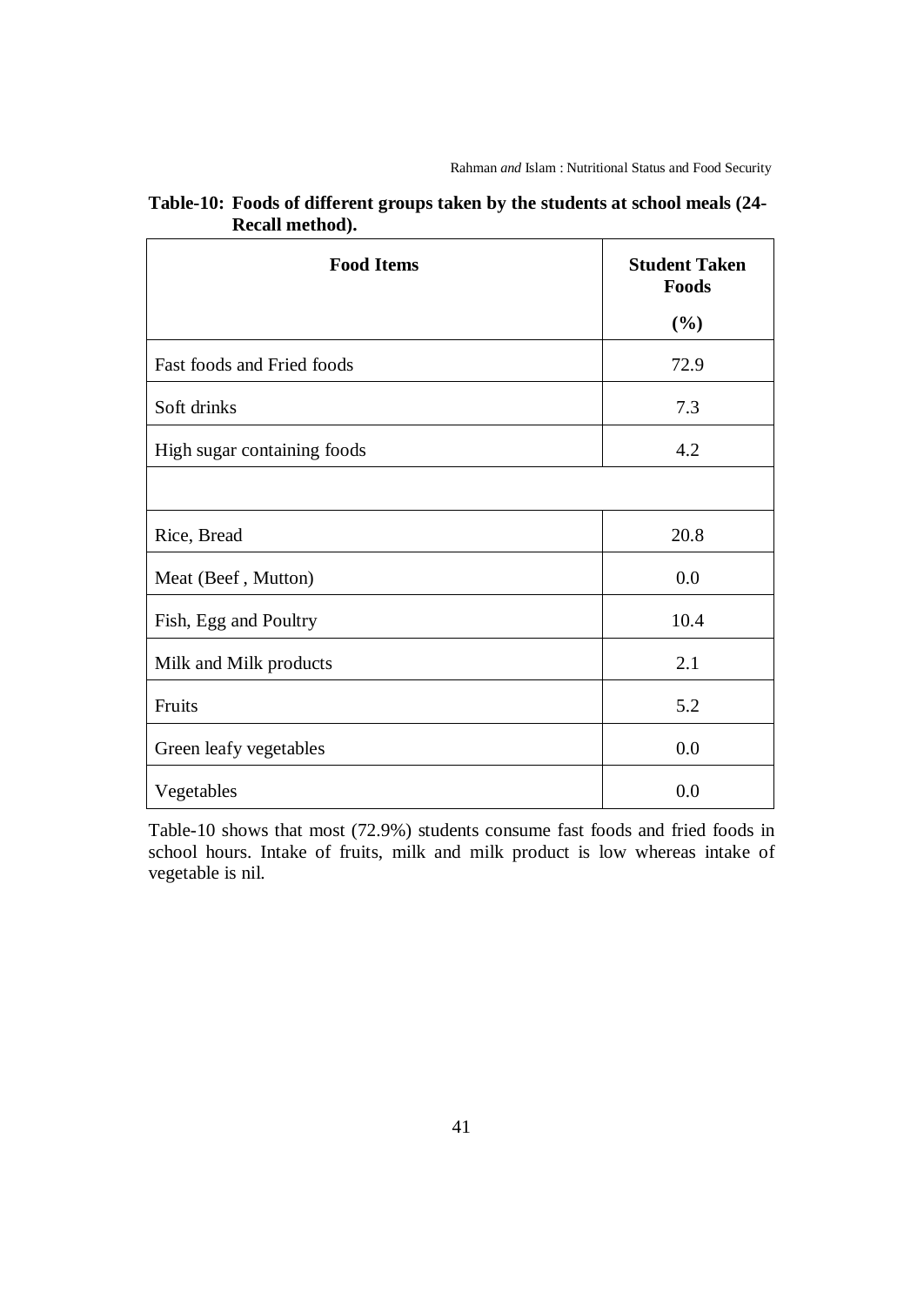|                                   | <b>Time of Meal</b> |       |                         |               |                     |  |
|-----------------------------------|---------------------|-------|-------------------------|---------------|---------------------|--|
| <b>Food items</b>                 | <b>Breakfast</b>    | Lunch | <b>Afternoon snacks</b> | <b>Dinner</b> | <b>Before sleep</b> |  |
| <b>Students Taken Foods (%)</b>   |                     |       |                         |               |                     |  |
| Milk and<br>Milk<br>products      | 35.4                | 0.0   | 6.3                     | 1.0           | 27.1                |  |
| Rice and<br><b>Breads</b>         | 93.8                | 98.9  | 61.4                    | 94.8          | 3.1                 |  |
| Meat (Beef,<br>Mutton)            | 2.1                 | 12.5  | 0.0                     | 16.7          | 0.0                 |  |
| Fish, Egg<br>and Poultry          | 46.8                | 90.6  | 12.5                    | 85.4          | 0.0                 |  |
| Green leafy<br>vegetables         | 1.0                 | 24.0  | 0.0                     | 6.3           | 0.0                 |  |
| Vegetables                        | 5.2                 | 34.4  | 0.0                     | 31.3          | 0.0                 |  |
| Fruits                            | 8.3                 | 2.1   | 15.6                    | 1.0           | 19.8                |  |
|                                   |                     |       |                         |               |                     |  |
| Soft drinks                       | 0.0                 | 9.4   | 20.8                    | 1.0           | 0.0                 |  |
| Fast foods<br>and Fried<br>foods  | 5.2                 | 1.0   | 20.8                    | 0.0           | 0.0                 |  |
| High sugar<br>containing<br>foods | 16.7                | 1.0   | 7.3                     | 1.0           | 0.0                 |  |

**Table-11: Foods of different groups taken at hours spend outside the school (24-Recall method).**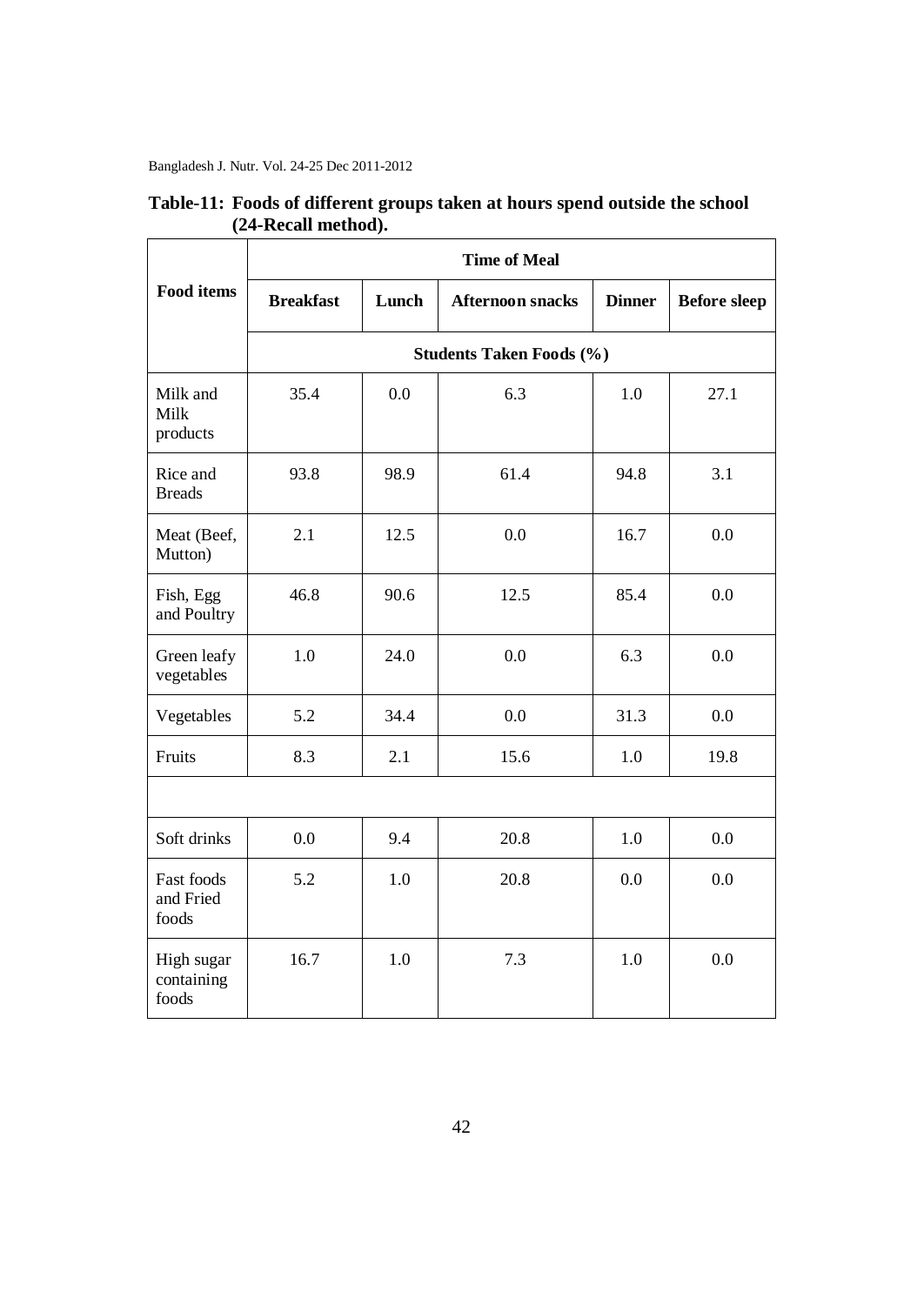| <b>Types of food items</b>  | <b>Students</b><br>$\frac{0}{0}$ |         |
|-----------------------------|----------------------------------|---------|
|                             | At school                        | Outdoor |
| Fast foods and fried foods  | 78.1                             | 21.9    |
| High sugar containing foods | 12.5                             | 87.5    |
|                             |                                  |         |
| Dairy foods                 | 3.1                              | 96.9    |
| Fruits and Vegetables       | 6.3                              | 93.7    |

# **Table-12: Comparison of students eating practices at school and outdoor.**

Table-12 shows that most (78.1%) students consume fast foods while they are at school but while they are away from school they preferred to take dairy products(96.7%) as well as fruits and vegetables(93.7%).

# **Table-13: Facilities of Food service and Nutrition education in different schools surveyed.**

| <b>Services</b>                                                      | <b>Schools</b> |  |
|----------------------------------------------------------------------|----------------|--|
|                                                                      | $\frac{0}{0}$  |  |
| Availability of indoor food services in school                       | 100            |  |
| Schools operate food services for profit or fund raising             | 0              |  |
| Classroom teaching programme related to Food and<br><b>Nutrition</b> | 100            |  |
| Teachers encourage children to adopt healthy eating<br>behaviors     | 100            |  |
| Teachers provide information to parents about healthy<br>food        | 66.67          |  |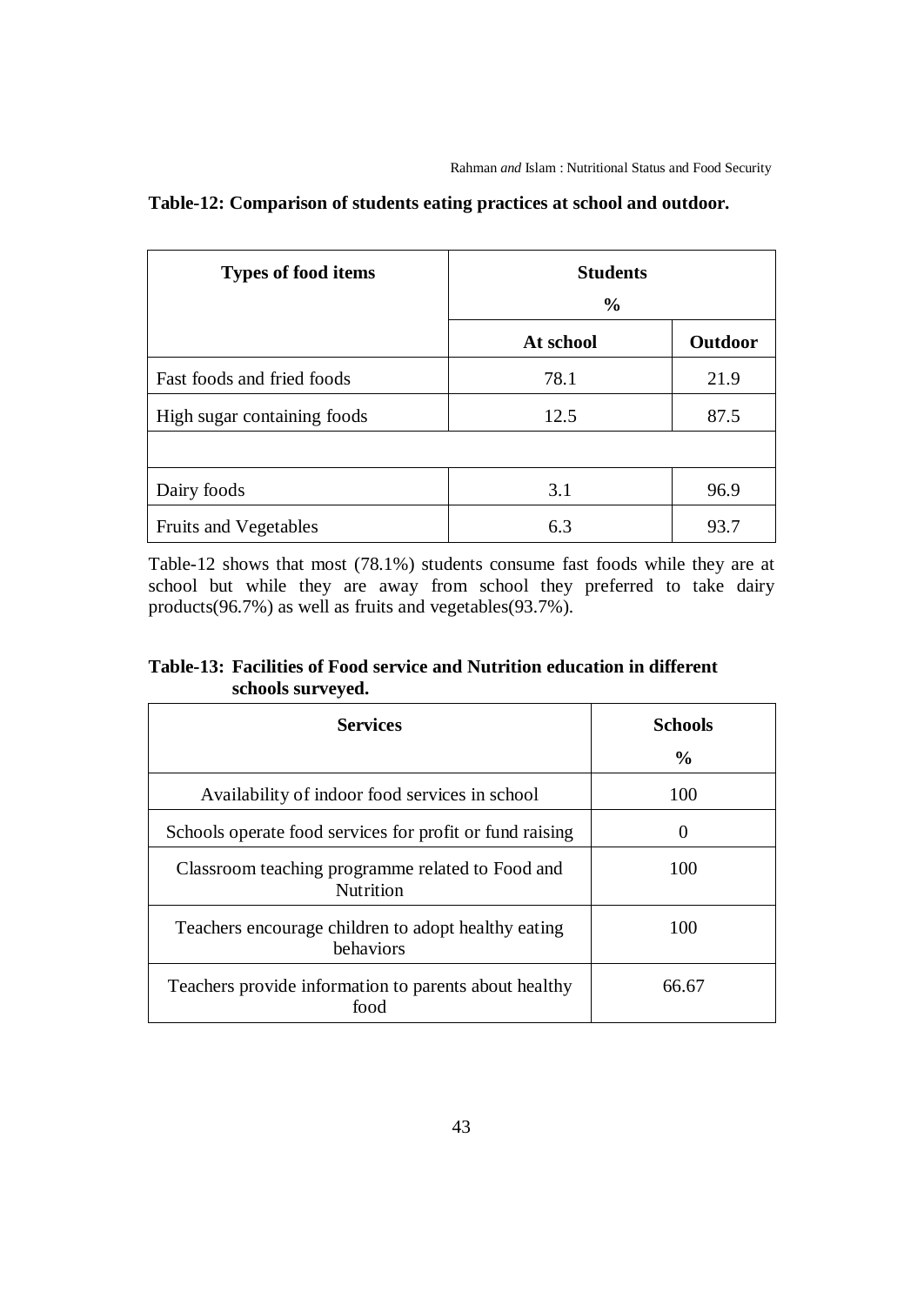| <b>Types of foods and Places of</b>       | Intake of foods by different group of<br>students<br>$\frac{0}{0}$ |           |                                                         |  |
|-------------------------------------------|--------------------------------------------------------------------|-----------|---------------------------------------------------------|--|
| intake                                    | <b>Obese</b>                                                       | Non-obese | <b>Chi-Square test</b><br><b>P-value</b><br>$(1-sided)$ |  |
| Fast food at school                       | 75.6                                                               | 80.4      | 0.372                                                   |  |
| Fast food at outdoor                      | 31.1                                                               | 37.3      | 0.339                                                   |  |
| High sugar containing foods at<br>school  | 13.3                                                               | 11.8      | 0.529                                                   |  |
| High sugar containing foods at<br>outdoor | 53.3                                                               | 43.1      | 0.214                                                   |  |
| Dairy foods at school                     | 2.2                                                                | 3.9       | 0.547                                                   |  |
| Dairy foods at outdoor                    | 55.6                                                               | 52.9      | 0.480                                                   |  |
| Fruits and Vegetables at school           | 4.4                                                                | 7.8       | 0.400                                                   |  |
| Fruits and Vegetables at<br>outdoor       | 80.0                                                               | 90.2      | 0.131                                                   |  |

## **Table- 14: Relation between types food intake and obesity development in children assessed.**

Table-14 shows that there is no significant relation between types of food and obesity development.

### **Data on Knowledge, Attitude and Practices:**

### **Table-15 : Findings of basic Nutritional Knowledge of students.**

| <b>Nutritional Knowledge</b>                        | Students %        |  |
|-----------------------------------------------------|-------------------|--|
| Junk foods help to develop obesity.                 | 44.79             |  |
| Fruits and vegetables help to maintain good health. | 70.83             |  |
| Justified their weight as right.                    | 60.40             |  |
| Fruits is a healthy food.                           | 81.25             |  |
| Prefer to have fast foods in the school premises.   | 58.83             |  |
| Believe that physical exercise is good for health.  | 93.75             |  |
| <b>Basic Nutritional Knowledge of students</b>      | $68.31$ (Average) |  |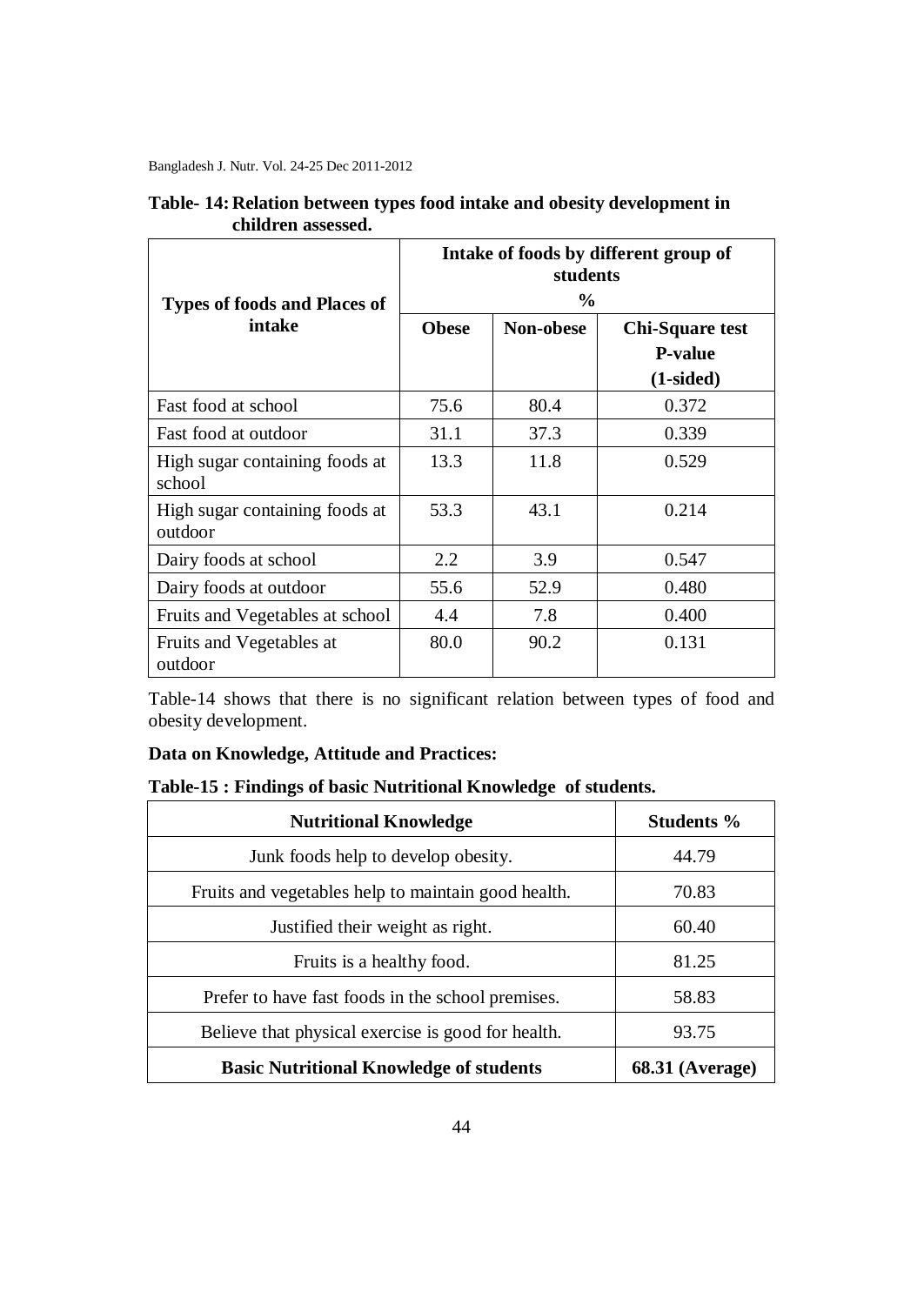|                                        | <b>Level of Knowledge of Students assessed</b> |                             |                  |
|----------------------------------------|------------------------------------------------|-----------------------------|------------------|
|                                        | (%)                                            |                             |                  |
|                                        | <b>Correct</b>                                 | <b>Partially</b><br>correct | <b>Incorrect</b> |
| Food that leads to overweight          | 44.79                                          | 36.45                       | 18.75            |
| Foods that contribute to good<br>heath | 70.83                                          | 14.58                       | 15.62            |
| Perception about own body<br>weight    | 60.40                                          | 0                           | 39.60            |
| Understanding about "good"<br>foods    | 81.25                                          | 9.37                        | 9.37             |
| Benefit of exercise                    | 93.75                                          | $\Omega$                    | 6.25             |
| <b>Basic Nutritional Knowledge</b>     | 70.20                                          | 12.08                       | 17.92            |

**Table 16: Justification of basic Nutritional knowledge of the students.**

#### **Discussion:**

The present study included students of grade- 2, 3 and 4 .On average students spend 4.8 hours per day at school. So, it has a greater influence in their health status. About 59 % of students get their pocket money from their mother. In case of students' parents, most of the fathers are businessman (59.37%) and most of the mothers are housewife (67.7%). So, in both cases mothers can play significant role in reducing over-nutrition problems as well as can be a major contributor in developing and maintaining proper health of children in affluent societies through investing their available time and channeling their money in proper ways. Majority (86.5%) of the students participates indoor sports & extracurricular activities at school as well as almost half (47.91%) of the students take part in outdoor sports. One fifth (18.75 %) of students spend more than 1 hour in extracurricular activities. So, if we consider the time and type of activities to burn calories is very low. They mostly involved in sedentary activities. This may lead to overweight and obesity problems. From this study we found that there is a significant negative relationship between time spend for sports and extracurricular activities and obesity development. Each school have indoor food facilities. We found that about twothird (65.6%) of students take foods from the shops for their school meal and only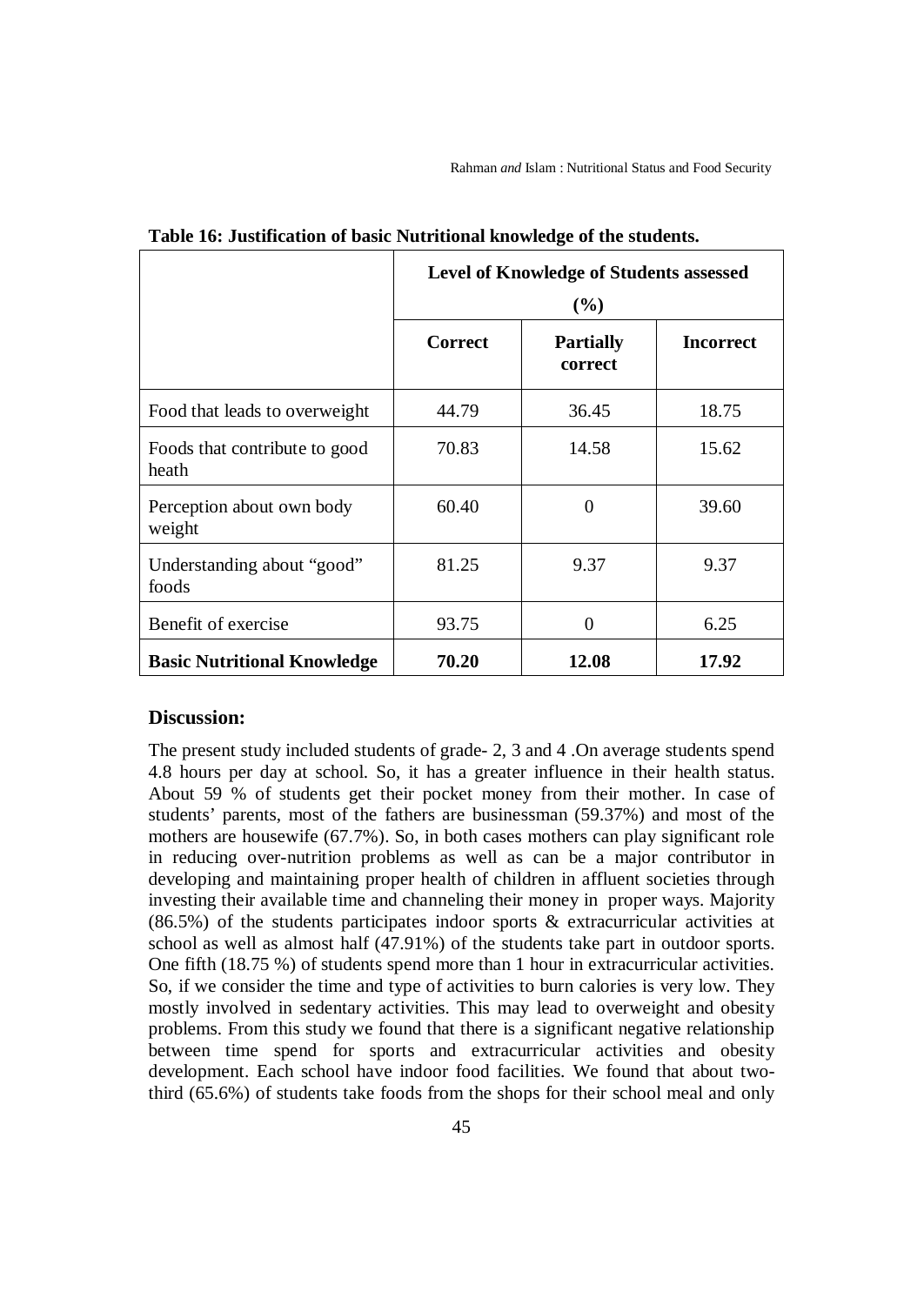one third (34.4%) of the students bring foods from home for their school meals. Most foods available in the shops inside the schools are fast foods which are mainly rich in calories. They mostly prefer fast foods and soft drinks who buy foods at school. Most (72.9%) students consume fast foods and fried foods in school hours. Intake of fruits, milk and milk product is low. Students spend on an average 24 taka at school to buy foods. If he or she get extra pocket money then they prefers to buy firstly ice-cream and then chocolate, soft drinks and fruit juices which are mainly energy rich foods. Most of the students (92.70%) take fast foods 1-3 times per week while three fourth of the students(75%) students drink soft drinks 1-3 times per week. Majority of students prefer to have fast foods (68.75%) and soft drinks (58.33%) at afternoon. Most (78.1%) students consume fast foods while they are at school but while they are away from school they preferred to take dairy products (96.7%) as well as fruits and vegetables (93.7%). This study showed that there is no significant relation between fast food intake at school and obesity development as we know that types of food as well as total amount of foods eaten may influence nutritional status of the children in a greater extend. 68.31% of the students have basic Nutritional Knowledge but 70.20 % students have correct basic Nutritional Knowledge whereas 12.08% have partially correct and 17.92% students have incorrect knowledge. All schools have classroom teaching programme related to Food and Nutrition. At the same time school teachers encourage children to adopt healthy eating behaviors. Teachers also provide information to parents about healthy food. From the study we can say that if both the students and parents are given sufficient nutritional knowledge then there is a fair chance to develop a healthy environment in each school which will lead them to choose and eat healthy foods to make their diet balanced. We need immediate measures to control malnutrition problems of children coming from affluent societies in Dhaka city. If proper steps are taken quickly then we can hope a healthy nation with healthy children.

#### **References**:

- 1.Wen-Harn Pan, Katherine M Flegal , Hsing-Yichang, et al. Body mass index and obesity-related metabolic disorders in Taiwanese and US whites and blacks: implication for definitions of overweight and obesity for Asians. The American Journal of Clinical Nutrition 2004; 79:31-39.
- 2.Obesity,www.who.int/dietphysicalactivity/publications/facts/obesity/en.
- 3.Obesity and overweight,

[www.who.int/dietphysicalactivity/media/en/gsfs\\_obesity.pdf.](http://www.who.int/dietphysicalactivity/media/en/gsfs_obesity.pdf)

4.John M Jakicic, Amy D Otto. Physical activity considerations for the treatment and prevention of obesity. The American Journal of Clinical Nutrition 2005; 82(suppl):226S-226S.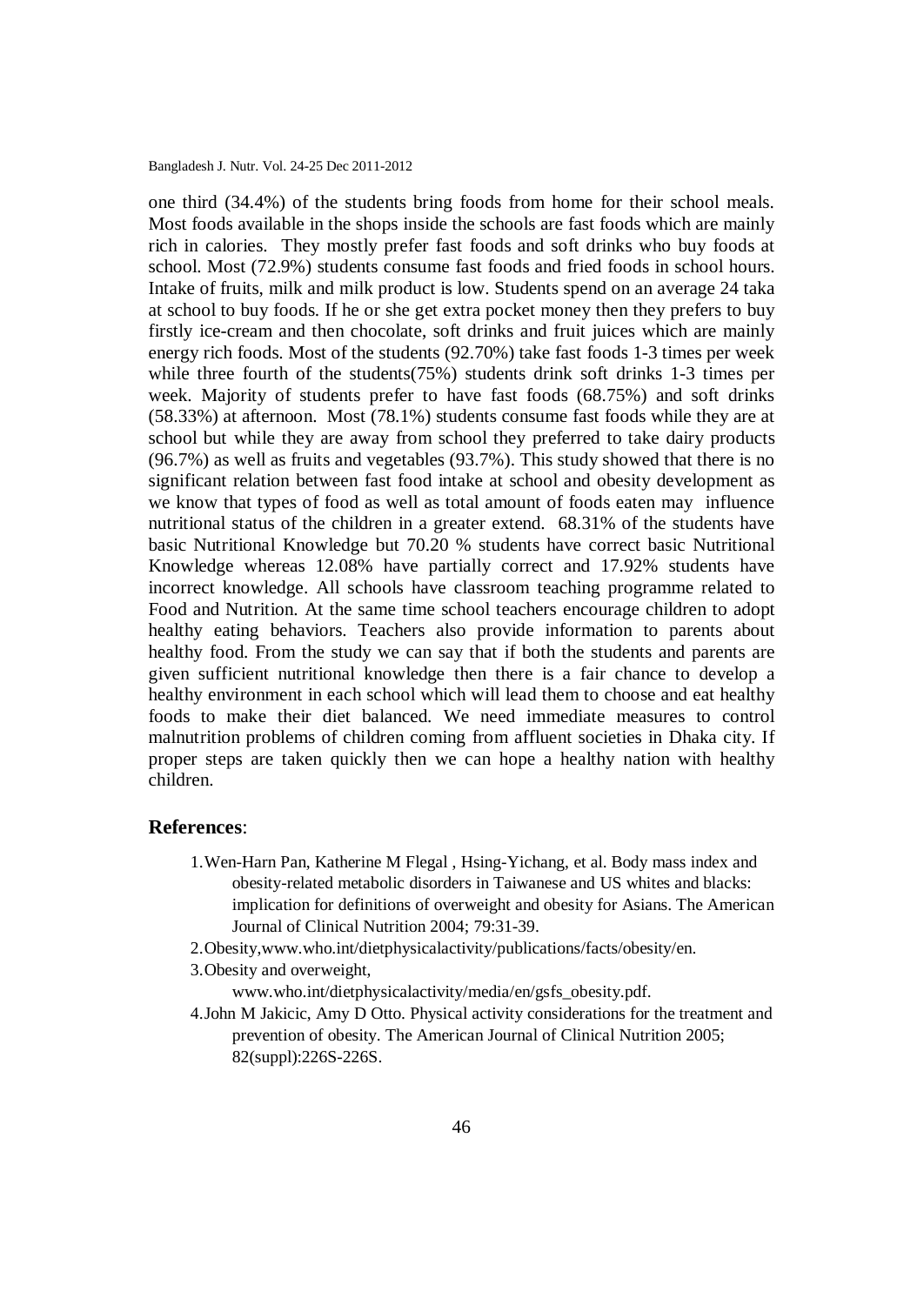Rahman *and* Islam : Nutritional Status and Food Security

- 5.Centre for Control of Chronic Diseases in Bangladesh. ICDDR, B. Available at: [www.icddrb.org/activity/index.jsp?activityObjectID=4386](http://www.icddrb.org/activity/index.jsp?activityObjectID=4386)
- 6.Mejbah Uddin Bhuiyan. Risk Factors Associated With Overweight and Obesity among School Children in Dhaka City. Brac University. Available at: [www.bracu.ac.bd/I&S/sph/students/d.3rd.batch/Mejbah.Uddin.Bhuiyan.htm](http://www.bracu.ac.bd/I&S/sph/students/d.3rd.batch/Mejbah.Uddin.Bhuiyan.htm)
- 7.H. Mozaflari, B.Nabaei. Obesity and related risk factors. Indian Journal of Pediatrics 2007; 74: 265-267.
- 8. Judith E. Brown, Janet Sugarman Isaacs, Maureen A. Murtaugh et al.  $2<sup>nd</sup>$  edition. Nutrition throughout life cycle. United States. Thomson Wadsworth; 2005:269-306.
- 9[.Obese kids have arteries of 45-year-olds: study.](http://www.ctv.ca/servlet/ArticleNews/story/CTVNews/20081111/kids_arteries_081111/20081111?hub=TopStories) [CTV News.](http://en.wikipedia.org/wiki/CTV_News) [http://www.ctv.ca/servlet/ArticleNews/story/CTVNews/20081111/kids\\_arterie](http://www.ctv.ca/servlet/ArticleNews/story/CTVNews/20081111/kids_arteries_081111/20081111?hub=TopStories) [s\\_081111/20081111?hub=TopStories.](http://www.ctv.ca/servlet/ArticleNews/story/CTVNews/20081111/kids_arteries_081111/20081111?hub=TopStories) Retrieved 2008-11-11.
- 10. Uptodate.com[|http://www.uptodate.com/online/content/topic.do?topicKey=ped](http://www.uptodate.com/online/content/topic.do?topicKey=pedigast/13911#25) [igast/13911#25](http://www.uptodate.com/online/content/topic.do?topicKey=pedigast/13911#25)
- 11. Sohana Shafique, Nasima Akhter, Gudrun Stallkamp, Saskia de Pee, Dora Panagides. Trends of under- and overweight among rural and urban poor women indicate the double burden of malnutrion in Bangladesh. International Journal of Epidemiology.2007.
- 12. Elizabeth Hair, Thomson Ling, Laura Wander. School food unwrapped: What's available and what our kids actually are eating: A research brief. Child Trends 2008. Available at:www.healthinschools.org/~media/Files/obesityfs.ashx
- 13. Marie-Pierre St- Onge, Kathlean L Keller, Steven B Heymsfield. Changes in childhood food consumption patterns: a cause for concern in light of increasing body weights. Am J cling Nutr 2003; 78:1068-73.
- 14. Nicole L Nollen, Christie A Befort, Patricia Snow, et al. The school food environment and adolescent obesity: qualative insights from high school principles and food service personnel. International Journal of Behavioral Nutrition and Physical activity 2007; 4:18-22.
- 15. Martha Y. Kubik, Leslie A.Lytle, Peter J.Hannan, M.Statet et al .The association of the school food environment with dietary behaviors of young adolescents. American Journal of Public Health 2003; 93: 1168-1172.
- 16. AC Bell, BA Swinburn. What is the key food groups to target for preventing obesity and improving nutrition in schools? European Journal of Clinical Nutrition 2004; 58: 258-263.